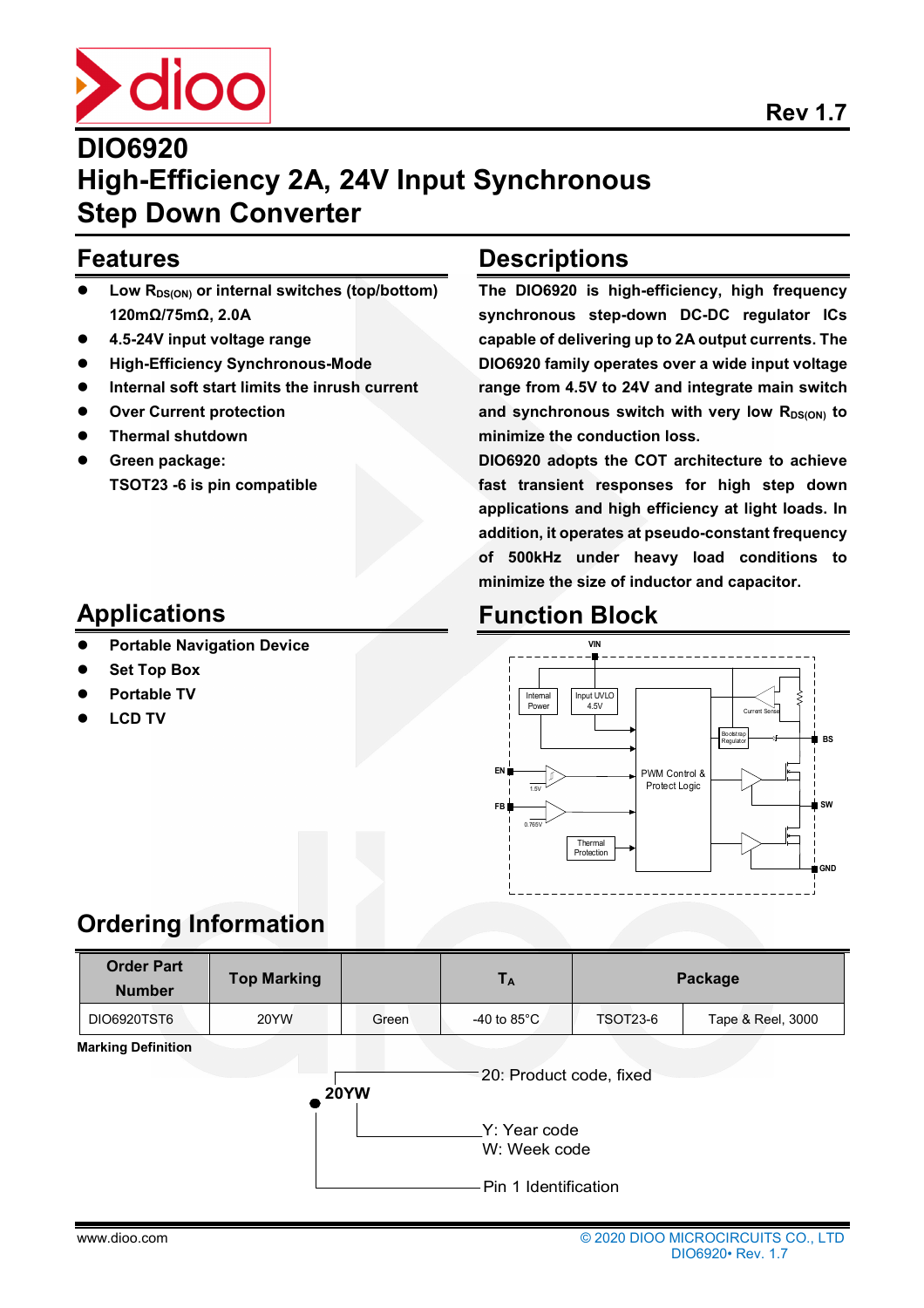

## **Pin Assignments**



**TSOT23-6 Figure 1 Pin Assignment (Top View)** 

## **Pin Definitions**

| <b>Pin Name</b> | <b>Description</b>                                                                                                                                                                                                                                      |
|-----------------|---------------------------------------------------------------------------------------------------------------------------------------------------------------------------------------------------------------------------------------------------------|
| <b>GND</b>      | Power Ground                                                                                                                                                                                                                                            |
| <b>SW</b>       | Inductor pin. Connect this pin to the switching node of inductor.                                                                                                                                                                                       |
| <b>VIN</b>      | Power Input                                                                                                                                                                                                                                             |
| <b>FB</b>       | Output Feedback Pin. Connect this pin to the center point of the output resistor divider<br>(as shown in Figure 1) to program the output voltage:<br>$V_{\text{OUT}}$ =0.765*(1+R1/R2). Add optional C2 (10pF~47pF) to speed up the transient response. |
| EN              | Enable control. Pull high to turn on. Do not float.                                                                                                                                                                                                     |
| <b>BS</b>       | Bootstrap. Connect a capacitor and a resistor between SW and BS pins to form a floating supply<br>across the high-side switch driver. Recommend to use 0.1µF BS capacitor.                                                                              |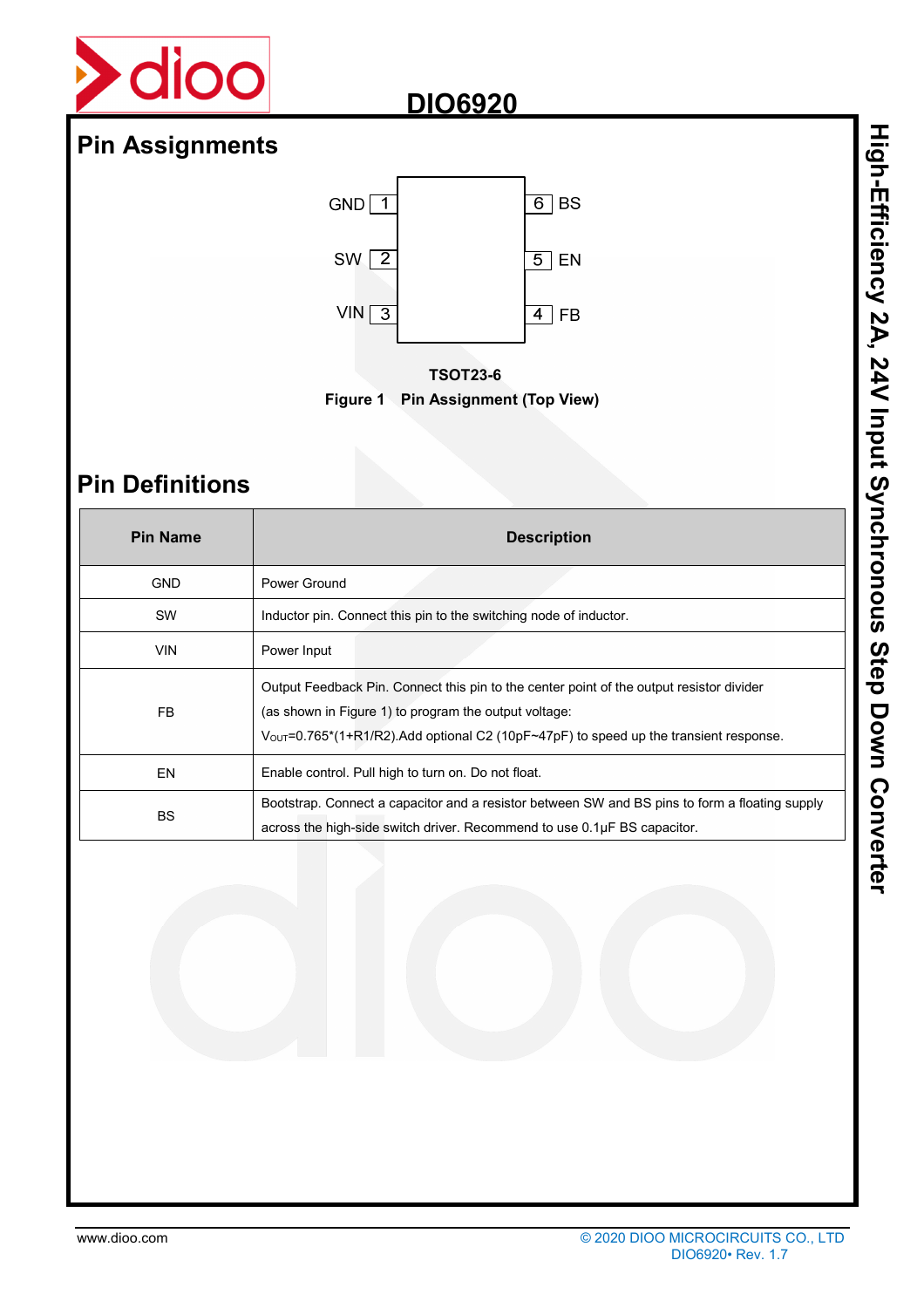

## **Absolute Maximum Ratings**

Stresses beyond those listed under "Absolute Maximum Rating" may cause permanent damage to the device. These are stress ratings only and functional operation of the device at these or any other condition beyond those indicated in the operational sections of the specifications is not implied. Exposure to absolute maximum rating conditions for extended periods may affect device reliability.

|                            | <b>Parameter</b>     | <b>Rating</b> | <b>Unit</b>  |  |  |
|----------------------------|----------------------|---------------|--------------|--|--|
| Supply Voltage (V+ - V-)   | $-0.3$ to 28         | V             |              |  |  |
| <b>EN Voltage</b>          |                      | $-0.3$ to 28  | V            |  |  |
| FB Voltage                 |                      | $-0.3$ to 6   | $\vee$       |  |  |
| <b>BS Voltage</b>          | $SW + 6$             | $\vee$        |              |  |  |
|                            | $<$ 10 $ns$          | $-5$ to 30    | V            |  |  |
| SW Voltage                 | >10ns                | $-0.3$ to 28  |              |  |  |
|                            | $\Theta$ JA          | 89            | °C/W         |  |  |
| Package Thermal Resistance | $\Theta_{\text{JC}}$ | 44.5          |              |  |  |
| Storage Temperature Range  |                      | $-65$ to 150  | $^{\circ}C$  |  |  |
| Junction Temperature Range |                      | 150           | $^{\circ}C$  |  |  |
| Lead Temperature Range     |                      | 260           | $^{\circ}$ C |  |  |

## **Recommend Operating Conditions**

The Recommended Operating Conditions table defines the conditions for actual device operation. Recommended Operating conditions are specified to ensure optimal performance to the datasheet specifications. DIOO does not Recommend exceeding them or designing to Absolute Maximum Ratings.

| <b>Parameter</b>           |  |  | <b>Rating</b> | Unit        |    |
|----------------------------|--|--|---------------|-------------|----|
| Supply Voltage             |  |  |               | 4.5 to 24   | V  |
| Junction Temperature Range |  |  |               | -40 to 125  | °С |
| Ambient Temperature Range  |  |  |               | $-40$ to 85 | °С |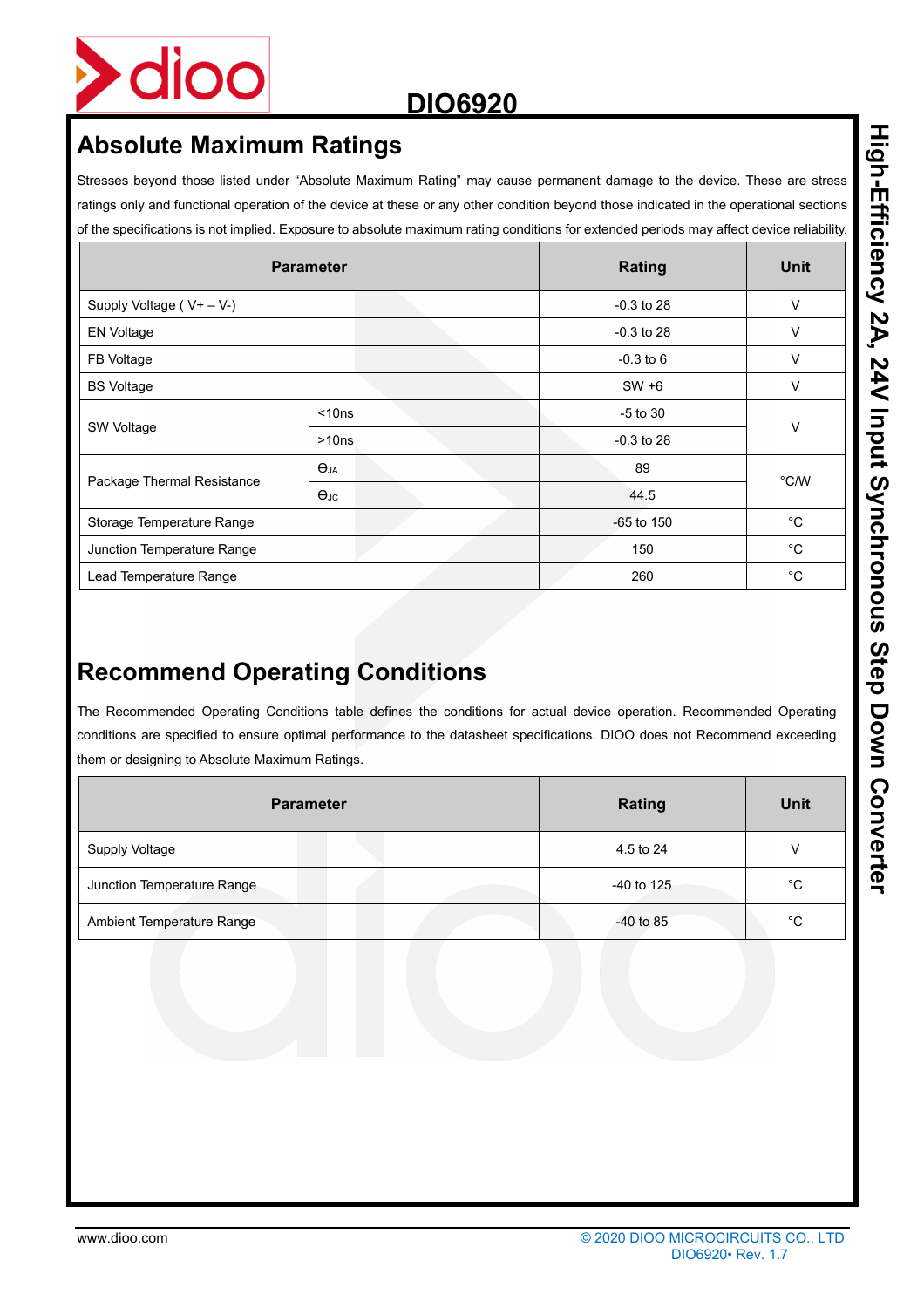

## **Electrical Characteristics**

 $V_{IN}$  = 12V,  $V_{OUT}$  = 1.2V, L = 2.2µH,  $C_{OUT}$  = 22µF,  $T_A$  = 25°C,  $I_{OUT}$ =1A unless otherwise specified.

| <b>Symbol</b>          | <b>Parameter</b>                | <b>Test Conditions</b>                                          | Min            | <b>Typ</b>   | <b>Max</b> | <b>Unit</b> |
|------------------------|---------------------------------|-----------------------------------------------------------------|----------------|--------------|------------|-------------|
| $V_{IN}$               | Input Voltage Range             |                                                                 | 4.5            |              | 24         | V           |
| $I_{\mathsf{Q}}$       | Quiescent Current               | $I_{\text{OUT}} = 0$ , $V_{\text{FB}} = V_{\text{REF}} * 105\%$ |                | 140          |            | μA          |
| <b>SHDN</b>            | Shutdown Current                | $EN=0$                                                          |                | 5            | 10         | μA          |
| $V_{REF}$              | Feedback Reference Voltage      |                                                                 | 0.754          | 0.765        | 0.776      | $\vee$      |
| $I_{FB}$               | FB Input Current                | $V_{FB} = V_{IN}$                                               | $-50$          |              | 50         | nA          |
| $R_{DS(ON)}$           | Top FET R <sub>ON</sub>         |                                                                 |                | 120          |            | $m\Omega$   |
| $R_{DS(ON)}$           | Bottom FET R <sub>ON</sub>      |                                                                 |                | 75           |            | $m\Omega$   |
| <b>ILIM</b>            | Bottom FET Valley Current Limit |                                                                 | $\overline{2}$ |              |            | A           |
| $V_{ENH}$              | <b>EN Rising Threshold</b>      |                                                                 | 1.5            |              |            | V           |
| $V_{ENL}$              | <b>EN Falling Threshold</b>     |                                                                 |                |              | 0.4        | $\vee$      |
| V <sub>UVLO</sub>      | Input UVLO Threshold            |                                                                 |                |              | 4.5        | $\vee$      |
| $f_{SW}$               | <b>Switching Frequency</b>      |                                                                 |                | 500          |            | kHz         |
| <b>T</b> <sub>ON</sub> | ON Time                         | $V_{IN}$ = 12V, $V_{OUT}$ = 1.2V, $I_{OUT}$ =1A                 |                | 200          |            | ns          |
|                        | Min ON Time                     |                                                                 |                | 50           |            | ns          |
|                        | Min OFF Time                    |                                                                 |                | 100          |            | ns          |
| $T_{SS}$               | Soft Start Time                 |                                                                 |                | $\mathbf{1}$ |            | ms          |
| $T_{SD}$               | Thermal Shutdown Temperature    |                                                                 |                | 150          |            | $^{\circ}C$ |
| T <sub>HYS</sub>       | Thermal Shutdown Hysteresis     |                                                                 |                | 15           |            | $^{\circ}C$ |

Specifications subject to change without notice.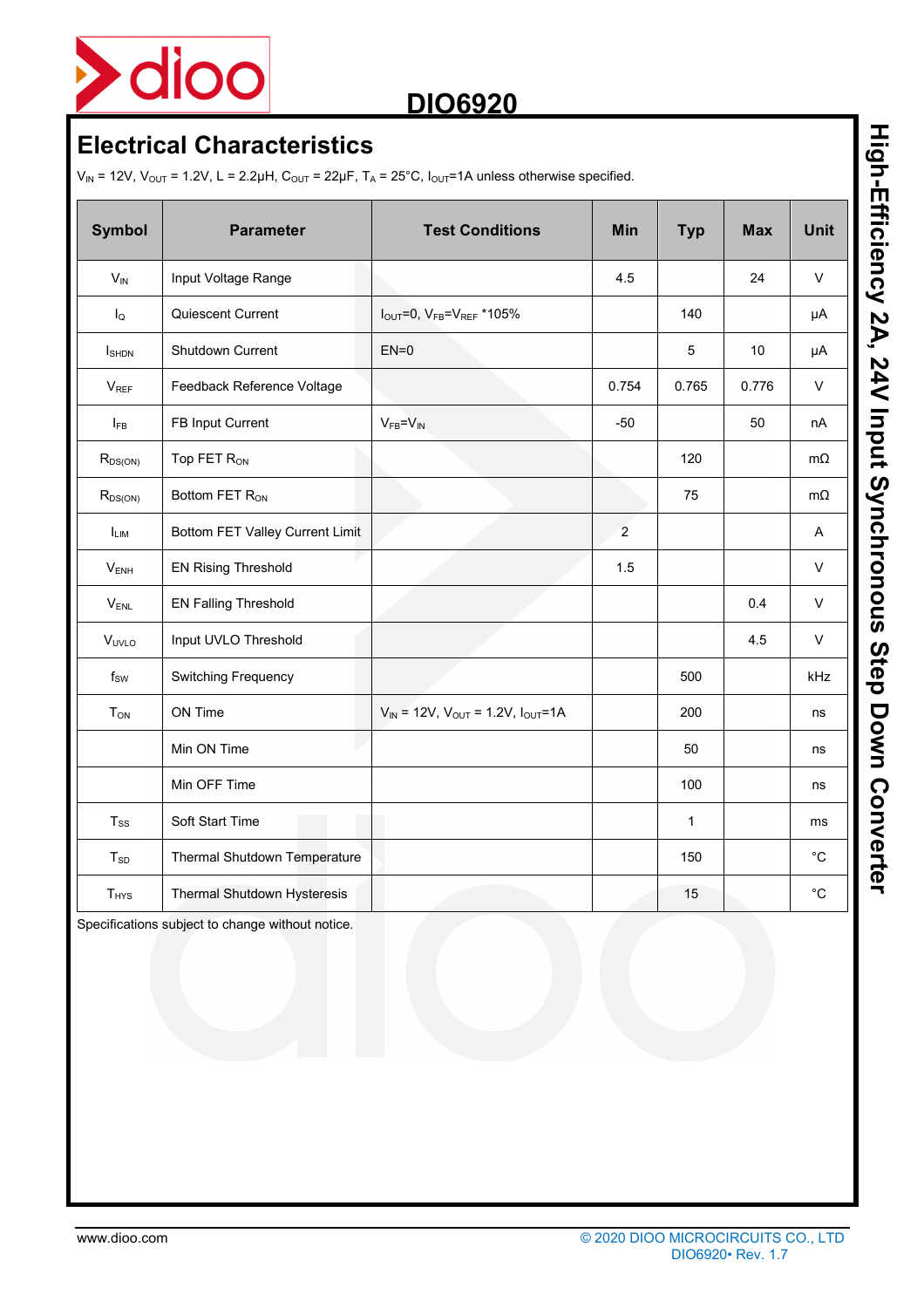



High-Efficiency 2A, 24V Input Synchronous Step Down Converter **High-Efficiency 2A, 24V Input Synchronous Step Down Converter**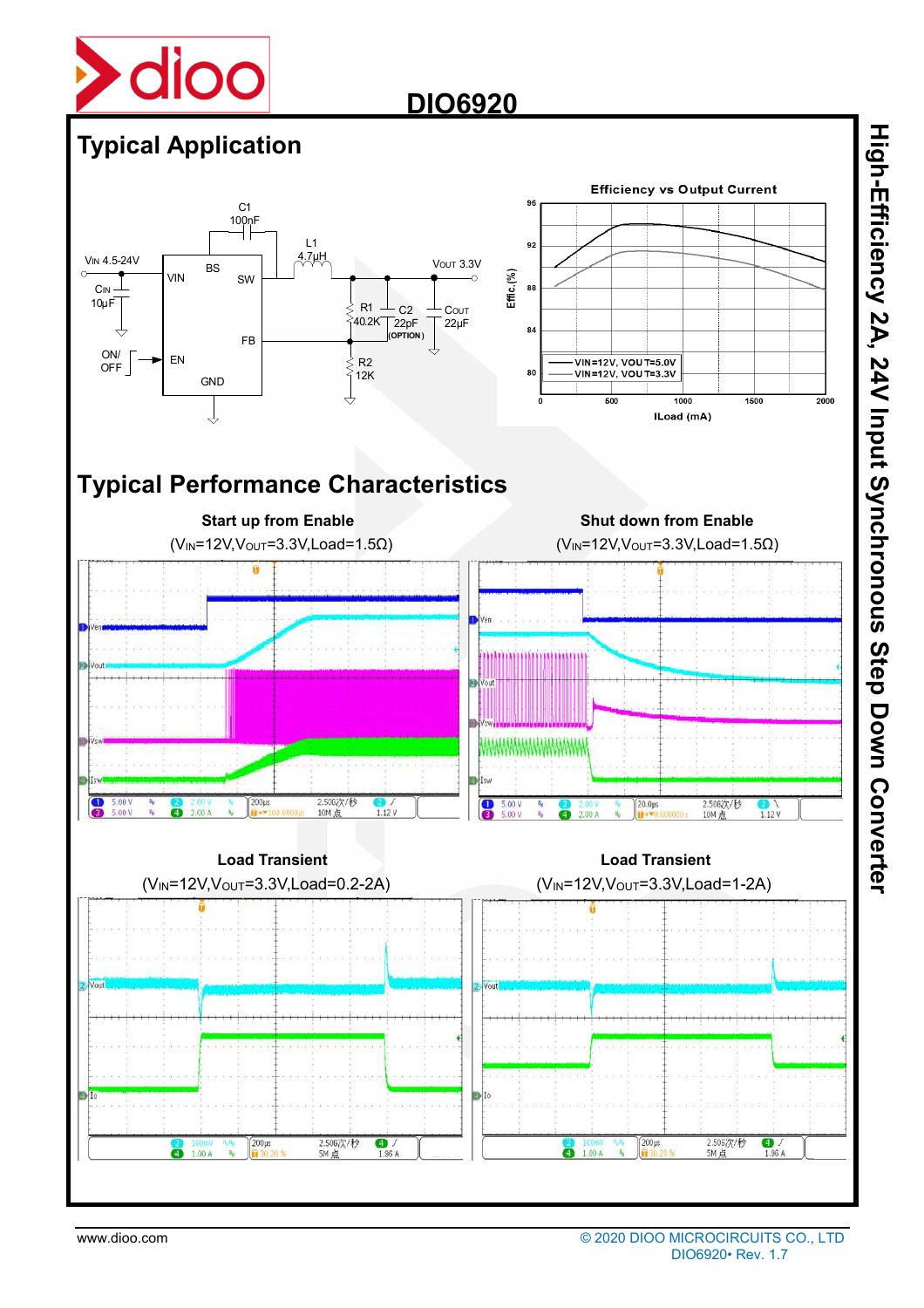

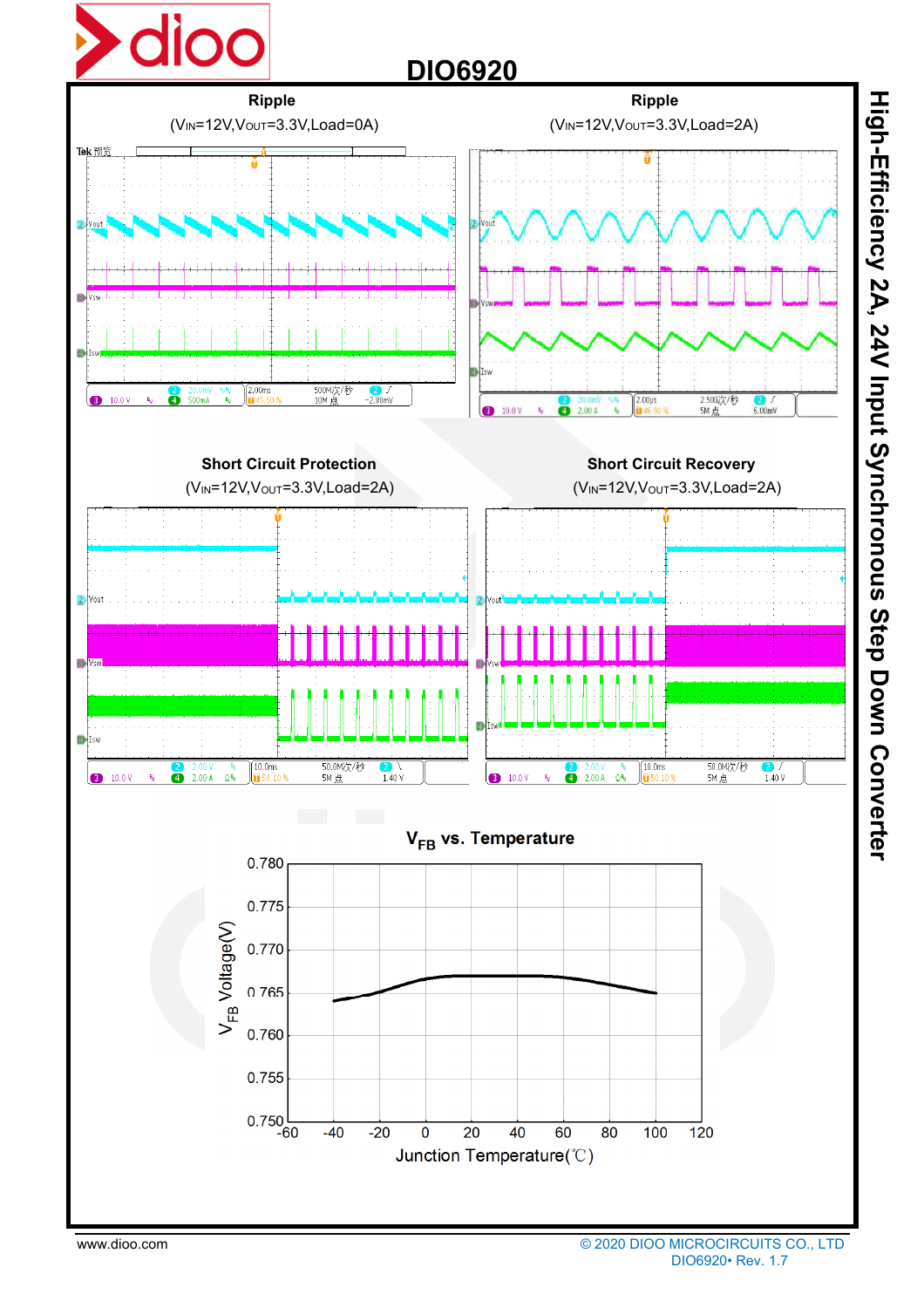## **Operation**

DIO6920 is a synchronous buck regulator IC that integrates the COT control, top and bottom switches on the same die to minimize the switching transition loss and conduction loss. With ultra low R<sub>DS(ON)</sub> power switches and proprietary COT control, this regulator IC can achieve the highest efficiency and the highest switch frequency simultaneously to minimize the external inductor and capacitor size, and thus achieving the minimum solution footprint.

DIO6920 provides protection functions such as cycle by cycle current limiting and thermal shutdown protection. DIO6920 will sense the output voltage conditions for the fault protection.

## **Applications Information**

Because of the high integration in the DIO6920 IC, the application circuit based on this regulator IC is rather simple. Only input capacitor C<sub>IN</sub>, output capacitor C<sub>OUT</sub>, output inductor L and feedback resistors (R1 and R2) need to be selected for the targeted applications specifications.

#### **Feedback resistor dividers R1 and R2**

Choose R1 and R2 to program the proper output voltage. To minimize the power consumption under light loads, it is desirable to choose large resistance values for both R1 and R2. A value of between 10k and 1M is highly recommended for both resistors. If V<sub>OUT</sub> is 3.3V, R1=40.2k is chosen, then R2 can be calculated to be 12k.



### **Input capacitor C<sub>IN</sub>**

This ripple current through input capacitor is calculated as:

$$
I_{\text{CIN\_RMS}}\text{=}I_{\text{OUT}}\cdot\sqrt{D(1-D)}
$$

To minimize the potential noise problem, place a typical X5R or better grade ceramic capacitor really close to the IN and GND pins. Care should be taken to minimize the loop area formed by C<sub>IN</sub>, and IN/GND pins. In this case, a 4.7μF low ESR ceramic capacitor is recommended.

### **Output capacitor COUT**

The output capacitor is selected to handle the output ripple noise requirements. Both steady state ripple and transient requirements must be taken into consideration when selecting this capacitor. For the best performance, it is recommended to use X5R or better grade ceramic capacitor greater than 22µF capacitance.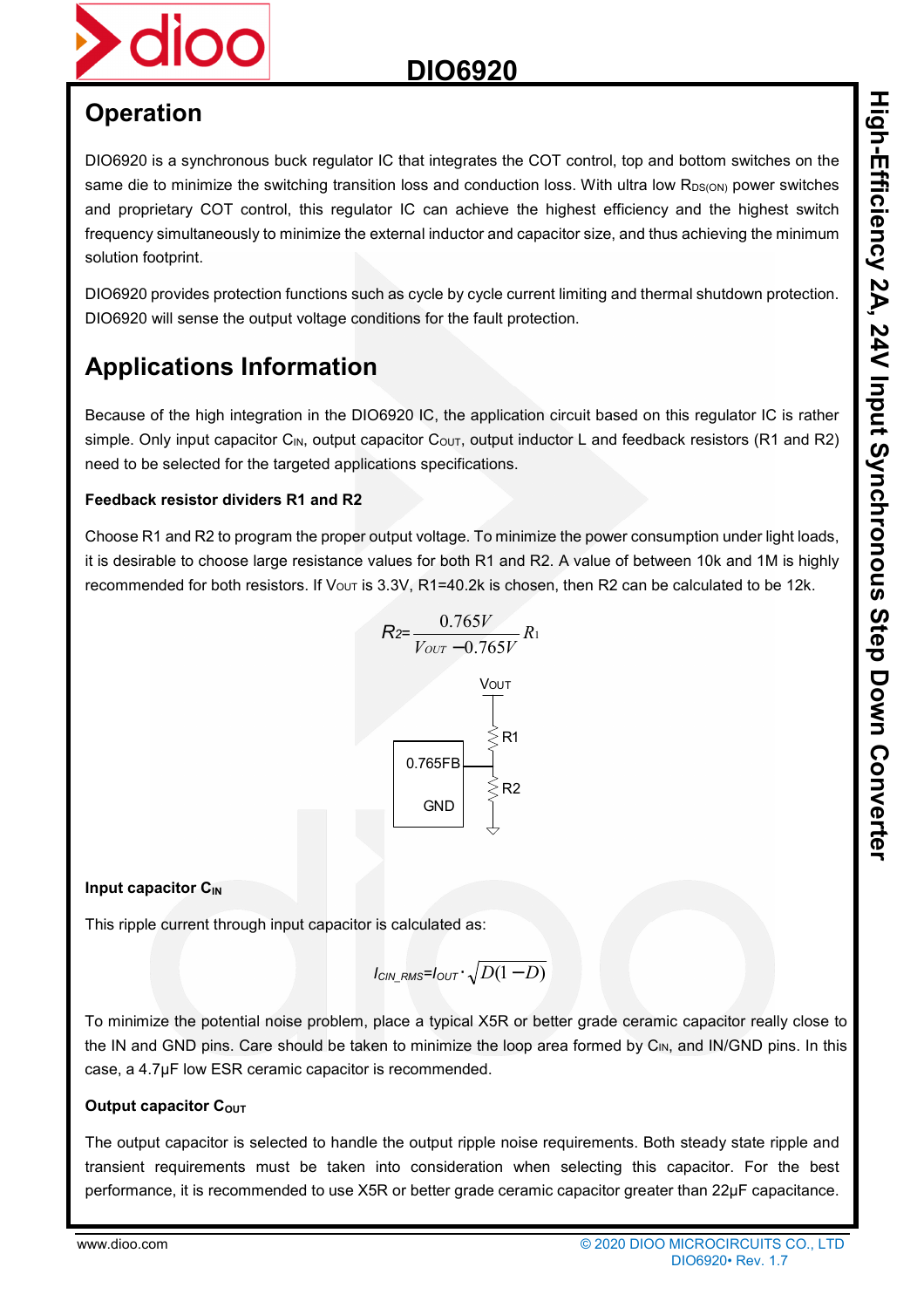

#### **Output inductor L**

There are several considerations in choosing this inductor.

1) Choose the inductance to provide the desired ripple current. It is suggested to choose the ripple current to be about 40% of the maximum output current. The inductance is calculated as:

$$
L = \frac{V_{OUT}(1 - V_{OUT} / V_{IN, MAX})}{F_{SW} \times I_{OUT, MAX} \times 40\%}
$$

where Fsw is the switching frequency and  $I_{\text{OUT,MAX}}$  is the maximum load current.

The DIO6920 regulator IC is quite tolerant of different ripple current amplitude. Consequently, the final choice of inductance can be slightly off the calculation value without significantly impacting the performance.

2) The saturation current rating of the inductor must be selected to be greater than the peak inductor current under full load conditions.

$$
I_{\text{SAT,MIN}} > I_{\text{OUT,MAX}} + \frac{V_{\text{OUT}}(1 - V_{\text{OUT}} / V_{\text{IN,MAX}})}{2 \cdot F_{\text{SW}} \cdot L}
$$

3) The DCR of the inductor and the core loss at the switching frequency must be low enough to achieve the desired efficiency requirement. It is desirable to choose an inductor with DCR<50mΩ to achieve a good overall efficiency.

#### **External Bootstrap Cap**

This capacitor provides the gate driver voltage for internal high side MOSFET. A 100nF low ESR ceramic capacitor connected between BS pin and SW pin is recommended.



#### **Load Transient Considerations**

The DIO6920 regulator IC integrates the compensation components to achieve good stability and fast transient responses. In some applications, adding a 22pF ceramic cap in parallel with R1 may further speed up the load transient responses and is thus recommended for applications with large load transient.



#### **Layout Design**

The layout design of DIO6920 regulator is relatively simple. For the best efficiency and minimum noise problems, we should place the following components close to the IC:  $C_{\text{IN}}$ , L, R1 and R2.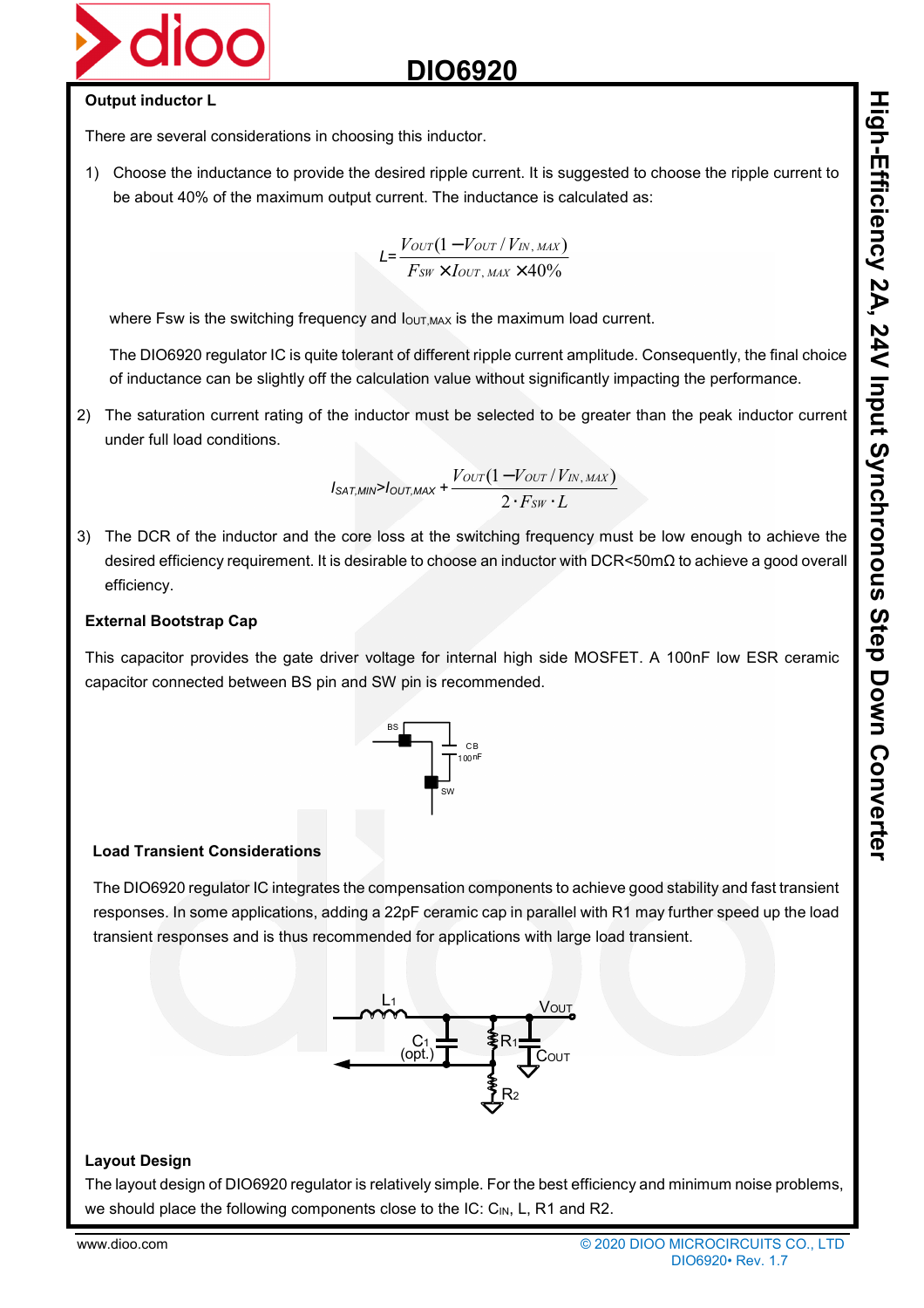



- 1) It is desirable to maximize the PCB copper area connecting to GND pin to achieve the best thermal and noise performance. If the board space allowed, a ground plane is highly desirable.
- 2)  $C_{\text{IN}}$  must be close to Pins IN and GND. The loop area formed by  $C_{\text{IN}}$  and GND must be minimized.
- 3) The PCB copper area associated with SW pin must be minimized to avoid the potential noise problem.
- 4) The components R1 and R2, and the trace connecting to the FB pin must NOT be adjacent to the SW net on the PCB layout to avoid the noise problem.
- 5) If the system chip interfacing with the EN pin has a high impedance state at shutdown mode and the IN pin is connected directly to a power source such as a Li-Ion battery, it is desirable to add a pull down 1MΩ resistor between the EN and GND pins to prevent the noise from falsely turning on the regulator at shutdown mode.